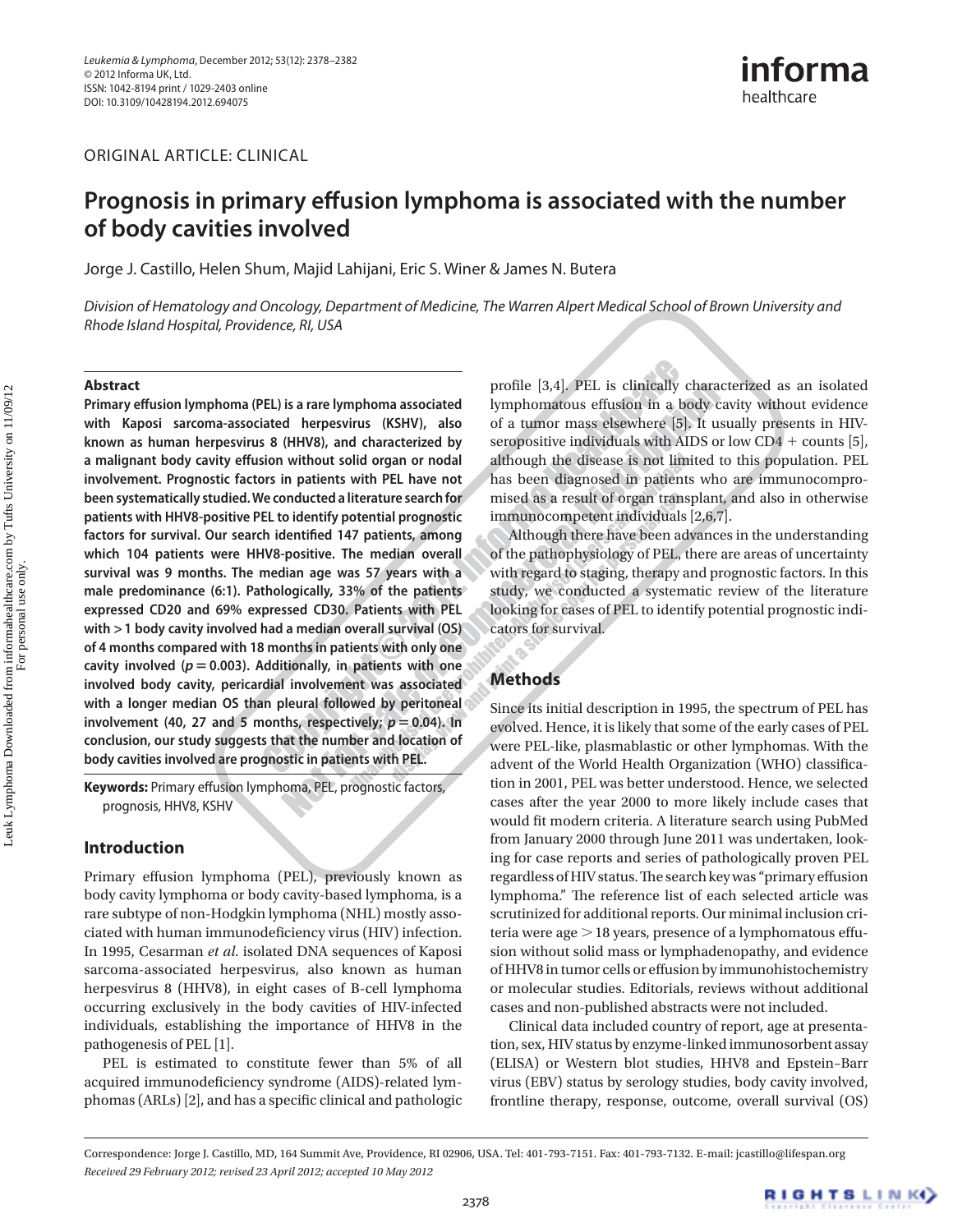in months and cause of death. Pathological data included expression of CD45, CD20, CD79a, CD3, CD30, CD56, CD38, CD138, MUM1/IRF4, HHV8 latency-associated nuclear antigen-1 (LANA-1) and EBV latent membrane protein-1 (LMP-1). Molecular data included immunoglobulin (Ig) gene rearrangement, T-cell receptor (TCR) gene rearrangement, and detection of HHV8 by polymerase chain reaction (PCR), EBV-encoded RNA (EBER) by *in situ* hybridization (ISH) and EBV by PCR. Attempts were made to contact authors to complete data.

Overall survival was defined as the time elapsed between date of diagnosis and date of death or last follow-up. Clinicopathological data are presented using descriptive statistics. For the univariate analyses, survival curves were estimated using the Kaplan – Meier method for incomplete observations and compared using the log-rank test. *p* -Values of less than 0.05 were considered statistically significant. All calculations and graphs were obtained using the statistical software Med-Calc (Mariakerke, Belgium).

### **Results**

 From a total of 1126 articles, 146 were selected for further review. After excluding PEL-like lymphomas, PEL with tumors outside of body cavities and PEL cases without report of HHV8 expression by the tumor cells, 96 articles were included in our study, accounting for a total of 147 patients, of which 43 were excluded because they were HHV8-negative. Finally, 104 cases of HHV8-positive PEL were included. The median age was 57 years (range 27-96 years; normal distribution) with a male predominance of 6:1. According to the region of diagnosis, 59 cases (57%) were from Europe, 30 (29%) from Asia and 15 (14%) from America. Selected clinical and pathological characteristics are shown in Tables I and II, respectively.

 Eighty-six patients received therapy, among which 41 (48%) received cyclophosphamide, doxorubicin, vincristine and prednisone (CHOP) or CHOP-like regimens, 11 (13%) infusional cyclophosphamide, doxorubicin and etoposide (CDE), eight  $(9\%)$  interferon and cidofovir, five  $(6\%)$  cyclophosphamide, vincristine and prednisone (CVP), three (3%) infusional etoposide, cyclophosphamide, doxorubicin, vincristine and prednisone (EPOCH) and 18 (21%) received other regimens. Response and final outcome data are presented in Table I. The median OS for the group was 9 months [Figure 1(A)]. Patients obtaining a complete response (CR) with chemotherapy had a longer OS than patients who had a partial response (PR) or did not respond to treatment [42, 5.5 and 4 months, respectively;  $p < 0.0001$ ; Figure 1(B).

 In the univariate analysis (Table III), patients with only one body cavity involved had a median OS of 18 months vs. 4 months in patients with  $> 1$  cavity involved  $[p = 0.003;$  Figure 2(A)]. When evaluating the number of body cavities involved by region of report,  $> 1$  body cavity had a significantly worse prognosis in American and Asian patients  $(p=0.03$  and  $p = 0.04$ , respectively), and a trend toward significance in European patients ( $p = 0.13$ ). When evaluating patients with only one cavity involved, patients with pericardial involvement had a longer median OS than patients with pleural or

Table I. Clinical characteristics in 104 cases of HHV8-positive PEL.

| Characteristic                     | Number $(\%)$ |
|------------------------------------|---------------|
| Age $(n = 104)$                    |               |
| Age > 60                           | 49 (45%)      |
| Age < 60                           | 55 (55%)      |
| $Sex(n = 104)$                     |               |
| Male                               | 89 (86%)      |
| Female                             | 15 (14%)      |
| HIV status $(n=104)$               |               |
| Positive                           | 56 (54%)      |
| Negative                           | 48 (46%)      |
| EBV status $(n=44)$                |               |
| Positive                           | 24(55%)       |
| Negative                           | 20 (45%)      |
| No. of cavities involved $(n=104)$ |               |
| One                                | 71 (68%)      |
| Two or more                        | 33 (32%)      |
| Therapy received $(n=101)$         |               |
| Chemotherapy                       | 86 (85%)      |
| No chemotherapy                    | 15(15%)       |
| Response to therapy $(n=83)$       |               |
| Complete                           | 34 (41\%)     |
| Partial                            | 16 (19%)      |
| No response                        | 33 (40%)      |
| Outcome $(n=99)$                   |               |
| Dead                               | 69 (70%)      |
| Alive                              | 30 (30%)      |

HHV8, human herpesvirus 8; PEL, primary effusion lymphoma; HIV, human immunodeficiency virus; EBV, Epstein-Barr virus.

peritoneal involvement [40, 27 and 5 months, respectively;  $p = 0.04$ ; Figure 2(B).

#### **Discussion**

Primary effusion lymphoma is included in the WHO classification as a distinct entity more commonly seen in HIVpositive individuals, and has been classically associated with HHV8 infection [5]. HHV8 has been linked to PEL since 1995 [1]. HHV8 is a gamma-herpesvirus with the ability to replicate in lymphoblastoid cells  $[8,9]$ . There is evidence that HHV8 establishes latency in infected cells through expression of LANA-1, which recruits the viral genome to the host during mitosis [10,11]. In addition, LANA-1 inhibits apoptosis by binding p53 and tumor suppressor retinoblastoma protein [12,13]. LANA-1 has been found to promote the cell cycle by

|  | Table II. Pathological characteristics of HHV8-positive PEL. |  |
|--|--------------------------------------------------------------|--|
|  |                                                              |  |

| Characteristic                      | Number (%) |
|-------------------------------------|------------|
| CD45 expression $(n=43)$            |            |
| Positive                            | 38 (72%)   |
| Negative                            | 5(28%)     |
| CD20 expression $(n=76)$            |            |
| Positive                            | 25(33%)    |
| Negative                            | 51 (67%)   |
| CD3 expression $(n=58)$             |            |
| Positive                            | 5(9%)      |
| Negative                            | 53 (91%)   |
| CD30 expression $(n=54)$            |            |
| Positive                            | 37 (69%)   |
| Negative                            | $17(31\%)$ |
| CD38/CD138/MUM1 expression $(n=51)$ |            |
| Positive                            | 47 (92%)   |
| Negative                            | $4(8\%)$   |
| EBV expression $(n=70)$             |            |
| Positive                            | 42 (60%)   |
| Negative                            | 28 (40%)   |

HHV8, human herpesvirus 8; PEL, primary effusion lymphoma; EBV, Epstein-Barr virus.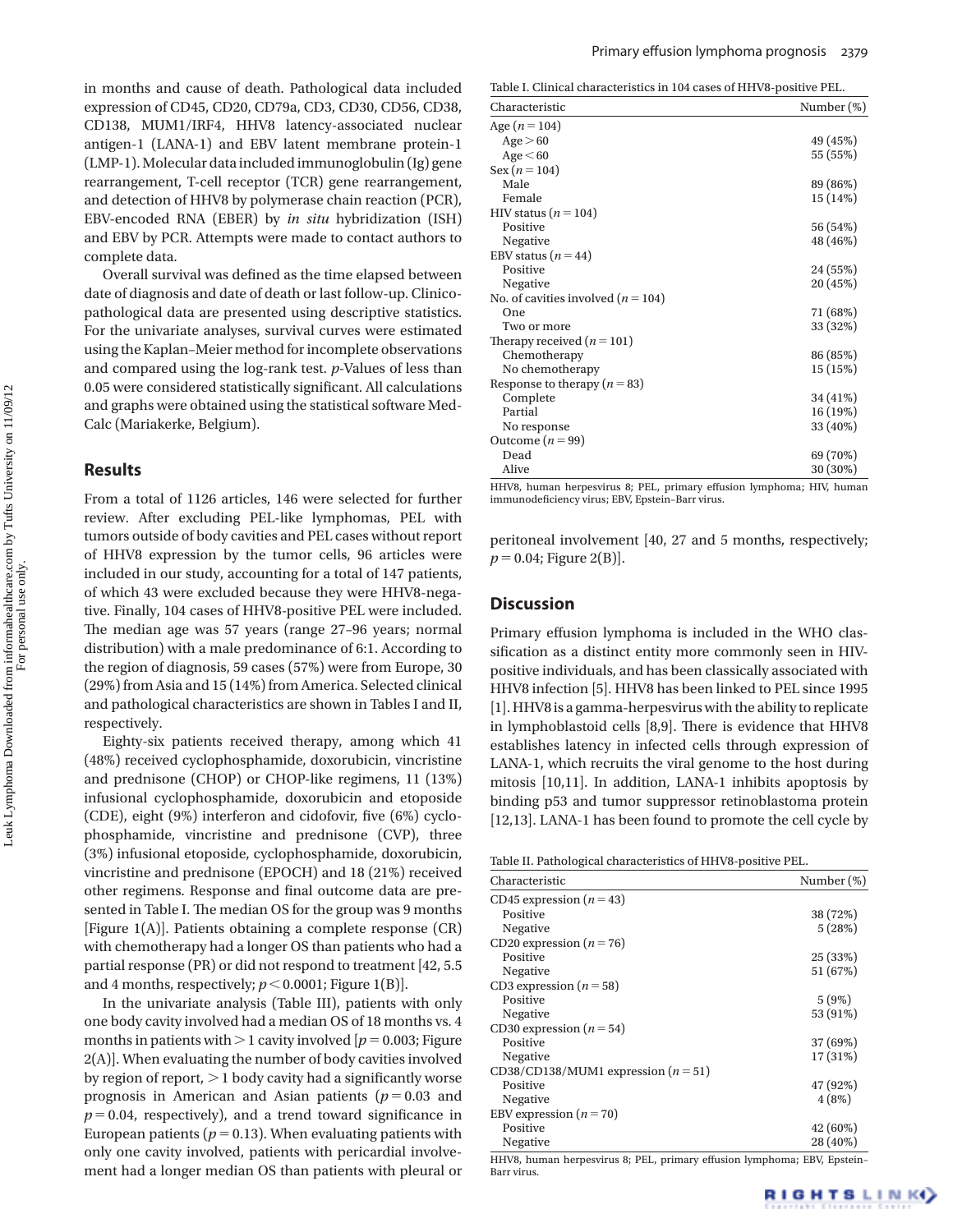

Figure 1. Kaplan – Meier overall survival estimates in patients with PEL (A) for the whole group and (B) according to response to therapy.

inhibiting glycogen synthase kinase  $3\beta$  (GSK-3 $\beta$ ) [14]. A distinct protein called LANA-2, another p53 inhibitor, has also been associated with PEL [15]. Interleukin-6 (IL-6) production and IL-6 receptor expression are highly up-regulated in PEL cells infected with HHV8, which may be responsible for cell survival and B-cell stimulation [16]. Additionally, HHV8 produces a series of viral proteins directed at protecting lymphoma survival such as viral IL-6 (vIL-6), viral FLICE inhibitory protein (vFLIP) and viral cyclin (vCyclin). HHV8 vIL-6 can be detected at high concentrations in PEL effusions. vIL-6 induces vascular endothelial growth factor, contributing to increased vascular permeability and facilitating the formation of PEL effusions [17]. vFLIP, in turn, deregulates the nuclear factor-kappa B pathway, which is a key regulator of genes associated with cell proliferation and survival [18]. vCyclin is a homolog of human cyclin D, which controls the cell cycle by activating cyclin-dependent kinases (CDKs). vCyclin, however, is resistant to the activity of CDK inhibitors [19]. The improved understanding of the biology of HHV8associated lymphomagenesis provides an opportunity for the development of targeted therapies.

The data on prognostic factors in patients with PEL are scant. Only one previous multicenter retrospective study evaluated this issue in 28 patients with HIV-associated PEL, and reported poor performance status and absence of highly active antiretroviral therapy before PEL diagnosis as adverse prognostic factors [20]. Based on the present study including 104 patients with PEL,  $>$  1 body cavity involved was an adverse prognostic factor for OS. To our knowledge, this finding has not been previously evaluated or reported and could serve as a simple method for staging PEL. The standard Ann Arbor staging classification is of limited utility since PEL, by definition, presents with stage IV disease due to the diffuse involvement of an extranodal site. Therefore, a specific staging system for PEL, such as one based on the number of body cavities involved, which may correlate with prognosis, may be of value. Additional studies should evaluate this possibility.

 Of additional interest is the better prognosis seen in patients with pericardial involvement compared with patients with pleural and peritoneal involvement by PEL. To explain this finding, one could hypothesize that, based on the size and volume of the body cavity, pericardial involvement is associated with a smaller burden than pleural involvement,

while peritoneal involvement would reflect a larger burden of disease. However, based on the retrospective and heterogeneous nature of our study, these findings should be considered rather preliminary.

The response to chemotherapy and survival of patients with PEL remain poor. The CR rate to chemotherapy and median OS time seen in our study are consistent with previous reports [20]. However, the group of patients obtaining a CR to chemotherapy had a longer median OS time than patients in PR or who had progressive disease (PD). The most recent response criteria for aggressive lymphomas advocate the use of positron emission tomography in conjunction with computed tomography (PET/CT) scans [21]. However, the majority of cases in the present study (69%) were reported before 2007; hence, the response assessment was likely done on the basis of CT scans alone. Assuming that a good portion of the patients considered being in CR with CT scans would have been in PR based on PET/CT scans, then the patients in true CR would have probably experienced an even longer survival. Additional studies should focus on the need for standardization of response assessment in PEL.

Future efforts should be directed toward improving our current therapies. Our study showed that 33% of cases of PEL expressed CD20 and 69% expressed CD30, which is similar to previous reports [22]. These findings entail specific therapeutic implications. CD20-positive PEL should be treated with rituximab (Rituxan®; Genentech, South San Francisco, CA), given the potential benefit seen in a few case reports of CD20-positive PEL [23-25]. Brentuximab vedotin (Adcetris®; Seattle Genetics, Bothell, WA), an anti-CD30 antibody – drug conjugate, could be of value for PEL expressing CD30. In a

Table III. Prognostic factor analysis in HHV8-positive PEL.

|                      | Univariate analysis |            |  |
|----------------------|---------------------|------------|--|
| Variable             | HR (95% CI)         | $p$ -Value |  |
| Age $>60$ years      | $0.89(0.55 - 1.43)$ | 0.61       |  |
| Male sex             | $0.83(0.41 - 1.71)$ | 0.84       |  |
| $>1$ cavity involved | $2.00(1.16-3.45)$   | 0.003      |  |
| CD20 expression      | $0.78(0.42 - 1.48)$ | 0.46       |  |
| CD30 expression      | $1.32(0.62 - 2.79)$ | 0.48       |  |
| $HIV + status$       | $0.81(0.49-1.34)$   | 0.39       |  |
| EBV + tumor cells    | $1.24(0.63 - 2.43)$ | 0.52       |  |
|                      |                     |            |  |

HHV8, human herpesvirus 8; PEL, primary effusion lymphoma; EBV, Epstein-Barr virus; HR, hazard ratio; CI, confidence interval.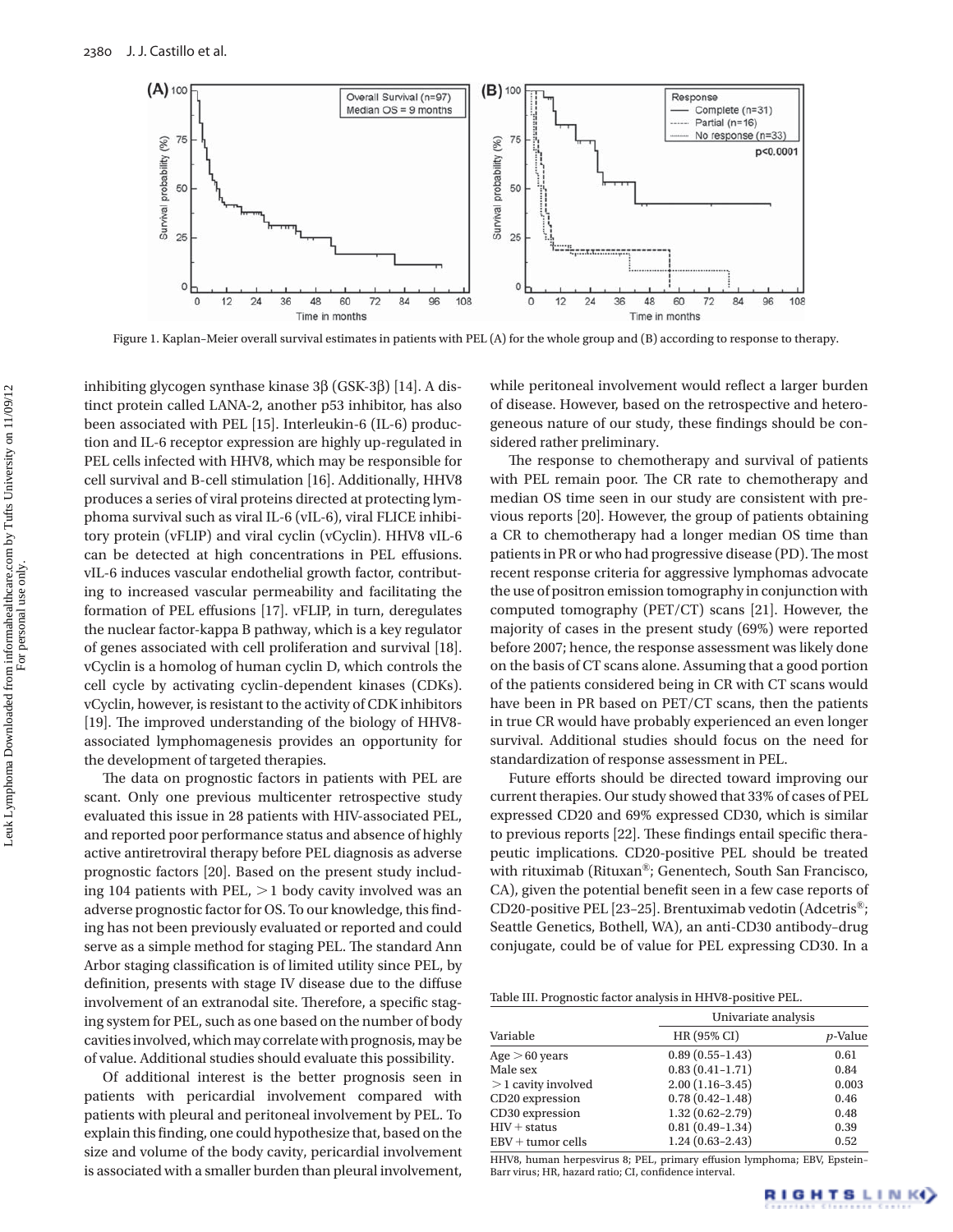

 Figure 2. Kaplan – Meier overall survival estimates in patients with PEL according to (A) number of body cavities involved and (B) location of body cavity involvement in patients with only one cavity involved.

recent report, brentuximab vedotin was shown to be effective at inducing apoptosis and cell death while reducing cell proliferation in CD30-positive PEL cells [26]. Additionally, brentuximab vedotin extended the survival of mice exposed to PEL cells. The proteasome inhibitor bortezomib (Velcade<sup>®</sup>; Millennium Pharmaceuticals, Cambridge, MA) has also shown preclinical activity in PEL cell lines [27-29] and clinical activity in at least one case report [25]. Finally, hematopoietic stem cell transplant could also be of value in PEL; however, current case reports have shown conflicting results [30,31].

The present study carries inherent weaknesses associated with the quality of the published case reports and series, limiting the quality of our study. First, data on important prognostic factors in aggressive lymphomas such as lactate dehydrogenase levels and performance status were seldom reported  $\approx 10\%$  of the cases reviewed). Second, there was heterogeneity in the therapeutic approaches, as some patients were treated with drainage, chemotherapy, immunotherapy and/or antibiotics, likely a reflection of the lack of a standard of care in PEL. Third, the response criteria for PEL have not been fully defined, and we based our response analysis on the response stated by the authors of each publication. Finally, there were limitations regarding the characteristics of the cases analyzed. As an example, the high proportion of cases of HIV-negative or EBV-negative PEL in our study may not reflect the actual rates of the general population. Despite our shortcomings, our study shows that the number of body cavities involved could be used as a simple prognostic and/ or staging method.

### **Conclusion**

The survival of patients with PEL remains poor, advocating for an improvement in our current therapies. Survival appears longer in patients with PEL who present with only one body cavity involved. Additionally, the location of the effusions may also be associated with survival.

**Potential conflict of interest:** Disclosure forms provided by the authors are available with the full text of this article at www.informahealthcare.com/lal.

#### **References**

[1] Cesarman E, Chang Y, Moore PS, et al. Kaposi's sarcoma-associated herpesvirus-like DNA sequences in AIDS-related body-cavity-based lymphomas. N Engl J Med 1995;332:1186-1191.

[2] Chen YB, Rahemtullah A, Hochberg E. Primary effusion lymphoma. Oncologist 2007;12:569 – 576.

[3] Cesarman E, Nador RG, Aozasa K, et al. Kaposi's sarcomaassociated herpesvirus in non-AIDS related lymphomas occurring in body cavities. Am J Pathol 1996;149:53-57.

[4] Nador RG, Cesarman E, Chadburn A, et al. Primary effusion lymphoma: a distinct clinicopathologic entity associated with the Kaposi's sarcoma-associated herpes virus. Blood 1996;88:645-656.

[5] Said J, Cesarman E. Primary effusion lymphoma. In: Swerdlow SH, Campo E, Harris NL, et al., editors. WHO classification of tumours of haematopoietic and lymphoid tissues. Lyon: IARC; 2008. pp 260 – 261.

**[6]** Boulanger E, Afonso PV, Yahiaoui Y, et al. Human herpesvirus-8 (HHV-8)-associated primary effusion lymphoma in two renal transplant recipients receiving rapamycin. Am J Transplant 2008;8:707 – 710.

**[7]** De Filippi R, Iaccarino G, Frigeri F, et al. Elevation of clonal serum free light chains in patients with HIV-negative primary effusion lymphoma (PEL) and PEL-like lymphoma. Br J Haematol 2009;147: 405 – 408.

**[8]** Humphrey RW, Davis DA, Newcomb FM, et al. Human herpesvirus 8 (HHV-8) in the pathogenesis of Kaposi's sarcoma and other diseases. Leuk Lymphoma 1998;28:255 – 264.

[9] Said J. Kaposi's sarcoma-associated herpesvirus (KSHV): a new viral pathogen associated with Kaposi's sarcoma, primary effusion lymphoma, and multicentric Castleman's disease. West J Med 1997;167: 37 – 38.

[10] Ballestas ME, Chatis PA, Kaye KM. Efficient persistence of extrachromosomal KSHV DNA mediated by latency-associated nuclear antigen. Science 1999;284:641 – 644.

**[11]** Sakakibara S, Ueda K, Nishimura K, et al. Accumulation of heterochromatin components on the terminal repeat sequence of Kaposi's sarcoma-associated herpesvirus mediated by the latencyassociated nuclear antigen. J Virol 2004;78:7299 – 7310.

**[12]** Friborg J Jr, Kong W, Hottiger MO, et al. p53 inhibition by the LANA protein of KSHV protects against cell death. Nature 1999;402: 889-894

[13] Radkov SA, Kellam P, Boshoff C. The latent nuclear antigen of Kaposi sarcoma-associated herpesvirus targets the retinoblastoma-E2F pathway and with the oncogene Hras transforms primary rat cells. Nat Med 2000;6:1121-1127.

**[14]** Fujimuro M, Wu FY, ApRhys C, et al. A novel viral mechanism for dysregulation of beta-catenin in Kaposi's sarcoma-associated herpesvirus latency. Nat Med 2003;9:300-306.

[15] Rivas C, Thlick AE, Parravicini C, et al. Kaposi's sarcomaassociated herpesvirus LANA2 is a B-cell-specific latent viral protein that inhibits p53. J Virol 2001;75:429 – 438.

**[16]** Asou H, Said JW, Yang R, et al. Mechanisms of growth control of Kaposi's sarcoma-associated herpes virus-associated primary effusion lymphoma cells. Blood 1998;91:2475 – 2481.

[17] Sakakibara S, Tosato G. Viral interleukin-6: role in Kaposi's sarcoma-associated herpesvirus: associated malignancies. J Interferon Cytokine Res 2011;31:791 – 801.